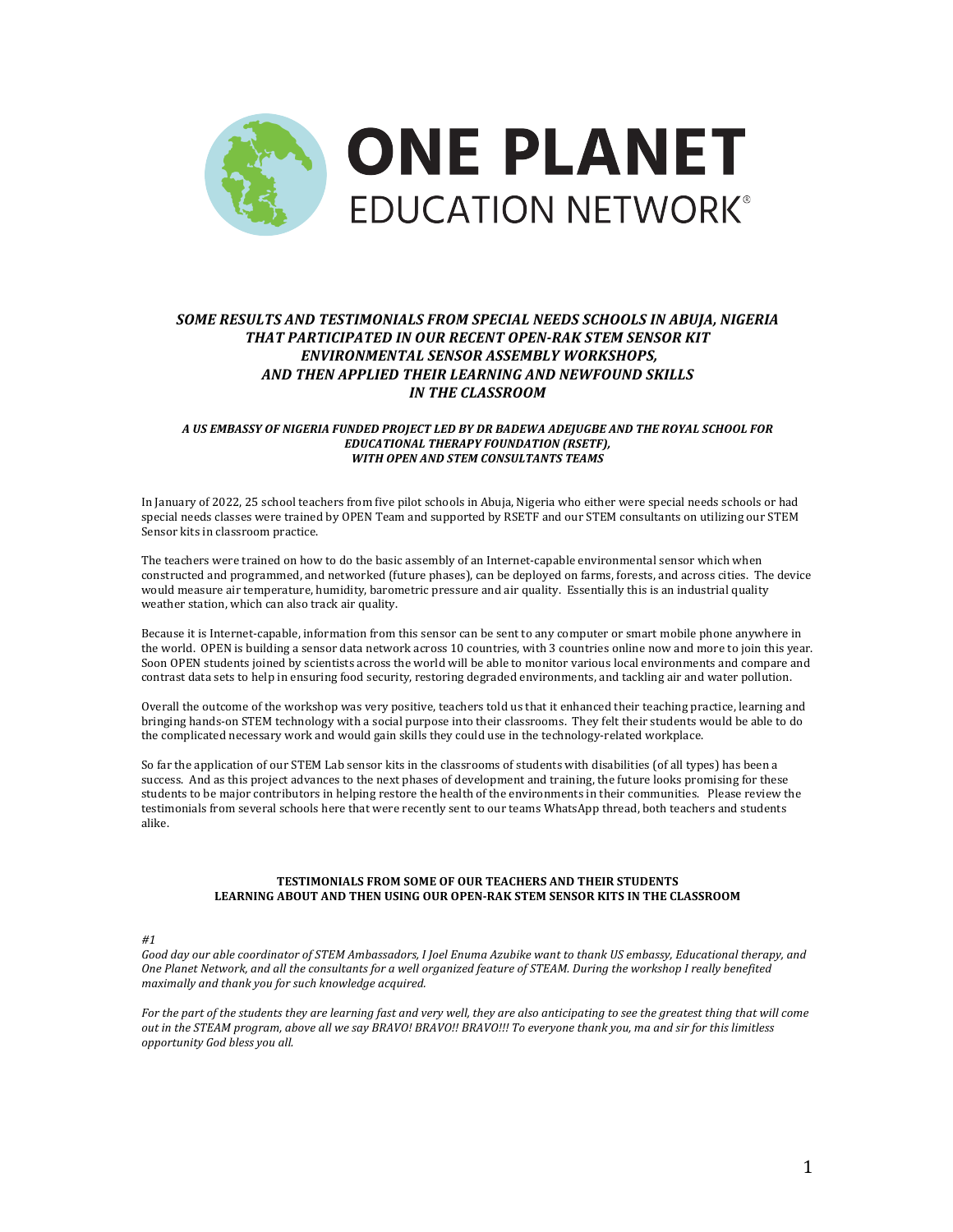#### *#2*

### *Good evening sir,*

*With* the introduction of STEM in our school, the special needs students that are always sleeping in the classroom are now the ones *dominating* the classroom with the way they asked and answer questions. Some of them that are in Jss 3, about writing their final *examination* (BECE) to leave the school, really wish this system has been in existence before now, that they would have been far better than they are now academically.

As for the regular students it is an added advantage because the STEM teaching gives them an avenue to learn more, since most of the teaching are practical. They see, they touch, they experiment. STEM has actually changed our students' perception to learning; *it* makes teaching as well as learning easier.

*Thanks for coming up with this idea* (STEM). God bless your people for the good work and may he strengthen your effort in this *course.*

*From Abdullahi Isiaka Jss kwali.*

*#3*

#### *Another testimonial from Poulina- Kwail School.*

The coming of STEM EDUCATION to us at JDSS KWALI FCT ABUJA NIGERIA has greatly influenced our school Administrators, teachers and students positively. A big thanks to Dr Badewa Adejugbe of the RSETF School the STEM education convener, and all the sponsors and resources person's of the STEM education workshop, which took place on 17-21, Jan 2022. And others who made *the workshop to be great, you all did well.* 

Teaching STEM has real improve our teaching skills and methodology.it makes our teaching more practical, The visually-impaired students who learn by what they hear, smell and touch are carried along better. We make sure we call all of them present in a class by their names and ask for their well-being before the lesson begins, this makes them happy, feel among and ready for the *lesson, since they can not see if you are smiling at them or not. During lesson, we make them to touch and feel the teaching aid,* since they cannot see what we are showing them, while the sighted students look up.

*This* makes the teaching and learning more practical, easy and efficient. Teaching STEM has expose students to science, modern technology, mathematics, arts and engineering. In fact students with special need (visually impaired) now have hope for a job *opportunities in science after learning how to assemble and disassemble environmental sensor kit, though it was not easy for* them. This is an addition to God given talent that some of them possess, e.g., some of them can sing thus hoping to be a musician. *Finally I share this is a Testimony of a student on STEM I quote, "I have learnt how to couple the environmental sensors and also learnt how to improve Agriculture in and out of Nigeria, it has also exposed me to technology and team work i.e., to work* efficiently with other people. It also improved my knowledge on science" thank you sir.

#### *#4*

### *Report from JSS Abuja@30 Buzunkure*

We introduced stem as one of the school club and society, which holds every Thursday, and students responded positively. More also, the students increased in number due to the fact that they are showing more interest.

## *#5*

#### *From Rachel Adekoya*

*TESTIMONY AND STUDENTS' PROGRESS REPORT ON STEM INTEGRATION IN JSS KWALI-ABUJA*

*This* is to commend the efforts of the USA Embassy in Abuja, ONE PLANET EDUCATION and the Royal Foundation of Educational *Therapy for organising such a worthwhile workshop, which has helped to broaden our knowledge of STEM integration in the school system. I give kudos to the organisers and sponsors.* 

The testimonies emanating from the workshop are enormous. Paramount amongst them is that the knowledge acquired at the *workshop* has shaped our minds and widened our scope of teaching and learning generally, and the way to handle special students *in an inclusive education system particularly.* 

The *impact* of the workshop on the special students is overwhelming and progressive. There is a tremendous improvement in the *academic performance of the special students in the school, which is a milestone of the workshop.*

#### Thanks in anticipation of your further collaboration.

#### *#6*

*My* name is Mr Bitrus Monday (school for the deaf) and I want to share my testimony on knowledge I acquired during my *participation at STEAM WORKSHOP. I must say my participation in STEM WORKSHOP was a divine blessing especially in the area* of knowledge acquisition. The STEM training exposed me more to the world of modern science and technology devices and how *they work. Engineering and Agricultural were also interesting subjects, I also learnt and when I returned to school, I gathered*  some Deaf pupils and practically taught them all I learnt in the STEM WORKSHOP. To my amazement, alot of them responded *positively* and it gladdens my heart. If this Deaf pupils continue to be trained, I have no doubt, they will gain maximum knowledge *that transfers to their life for the best in the Future.* 

**Thanks to the STEM organisers.**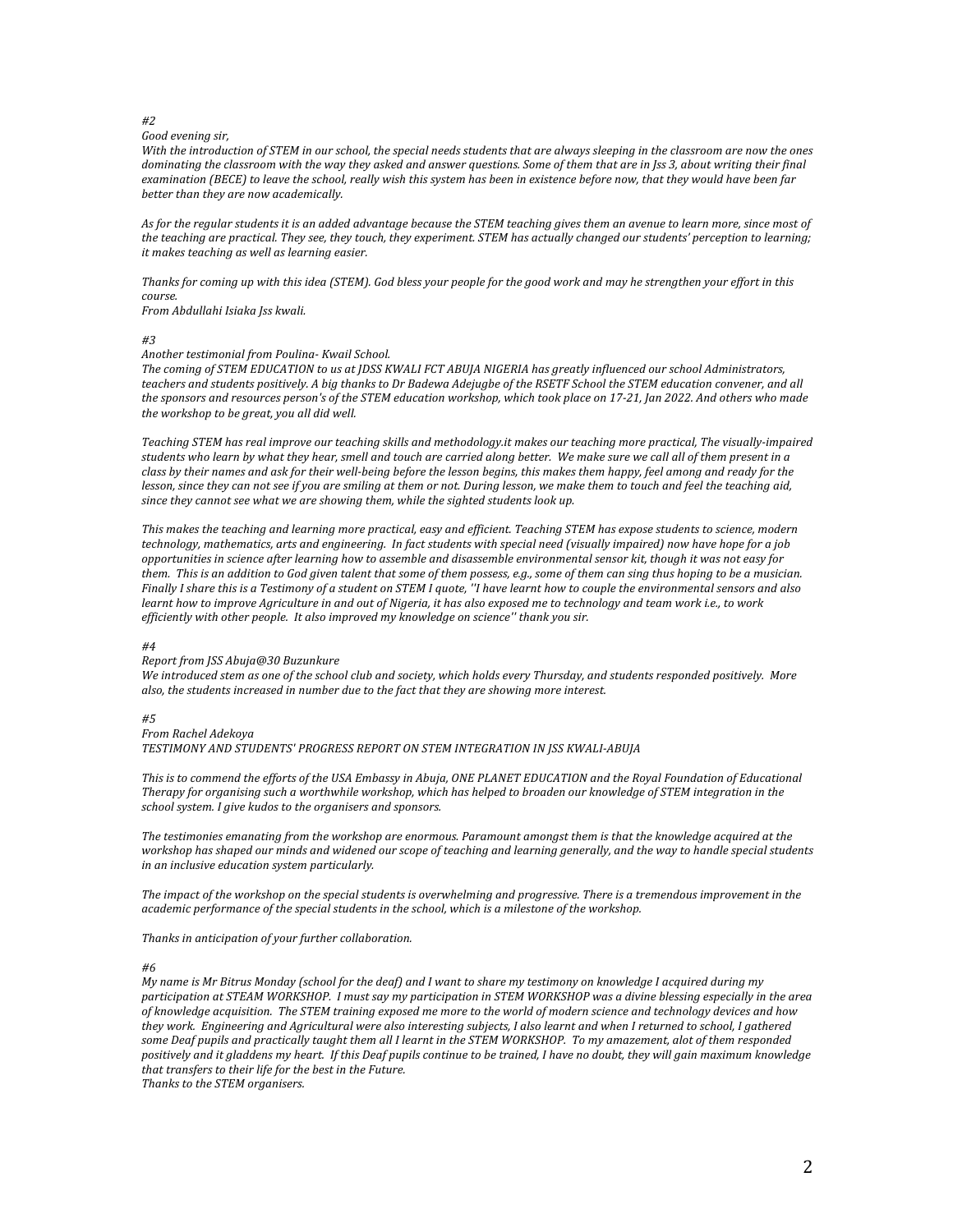## *#7*

Good morning sir. This is Barnabas Sunday Zoyedah from JDSS Kwali. The STEM program has really been helpful to my students. Last term, I devised the means of dividing the students into groups of 8 to 10, making sure the special students (blind) are fix into each group. I did not know this method was helpful to the blind students until this Monday 23rd May, 2022, when one of the blind students asked why i stopped using that method. That the method made her feel along and she easily understands the teaching *because she gets to interact with other students. Though a bit time taking to prepare the class into groups, I now use that method, because* it has also help me to learn from the students too. I have to Google more because most of the students are some steps *ahead of the teachers these days. Thank you to the STEM program. Teaching and learning has been made easier.*

#### *#8*

*Good evening sir, my name is Jayeola G. Shina and my testimony goes like this:* 

The STEM training exposed me to modern technology in teaching and learning of Agricultural science. I was able to used new *technology* to teach my students in Abuja school for the deaf kuje. The system makes it easier for the students to understand. This *training* is one of the best because it deals with practical and new ideas in using the sensors to teach or train the students. They *were able to know the type of crops to plant on different land.* Deaf children learn fast through what they have seen more than theory. In conclusion, I want to appreciate the organizer of this training though it was third day I joined them, but I gained a lot. *Thanks.*

## *#9*

*Many* thanks to U.S embassy, RSETF and OPEN for coming up with a project that indeed brought the term 'inclusion' to reality. As a teacher, the workshop on strengthening educators in special schools to institutionalize stem education for inclusive **economic** growth and development *surpassed all expectation* as been an impactful and effective session. The tempo did not *diminish as it was transferred to the ambassadors who have been waiting to come onboard.* 

So much joy it brings to see the physically challenged, visually impaired, hearing impaired, and others with neurological disability who on a normal day would not want to participate in science classes now enjoy the incorporated STEM CLASS. *My* students now write ambassador before their names on worksheets and register. This alone is GREAT SUCCESS FOR ME *THANK YOU*

*ADESUYAN SEYI RACHEAL*

*Royal School For Educational Therapy, Abuja*

## *#10*

The workshop on strengthening educators in special school to institutionalized stem education for inclusive economic growth and development, have made me gain more knowledge and experience mostly in the area of analysis of transformational leadership, the role of stakeholders in the management of stem curriculum, and the role of parents and communities. I also gain the *knowledge* on the agricultural sensor for sustainable agricultural practice. I also learned alot about the RAK IoT stem kits, which you can use to build different kinds of sensors. The work shop brought up best practice that impacted the stem ambassadors with alot of knowledge and experience. We thank and appreciate the organizers of the program, and the sponsors the US embassy. God *bless you.*

*BONIFACE SUNDAY Royal School For Educational Therapy, Abuja*

## *#11*

The STEM training as change my orientation about teaching science to children with special needs. It as open my eyes to different *methodology* in imparting to them. And help me to begin to think on how to improves some materials to use in teaching which as *also help them to begin to develop interest in science. Thanks*

*ANJORIN Olusegun*

*Royal School For Educational Therapy, Abuja*

## *#12*

*Comment on STEM project Enlightening, teachers and students who participated gained knowledge on STE(A)M approaches and opportunities in various* aspects. All participants were positive as they return to their various schools. *SEGUN Royal School For Educational Therapy, Abuja*

## *#13*

*Success story*

About 45 teachers, administrative staff and students with a disability benefited from the STEM project

Teachers were empowered with practical knowledge. The project introduced STEM education and it's economic importance. *More than 20 students were inaugurated as STEM ambassadors from all the sample schools and they were very motivated and excited.* The students demonstrated commitment to the project and exceeded expectations on how they participated during *practical sessions. KATHRYN OBAIKE, STEM Teacher*

*Royal School of Educational Therapy Foundation*